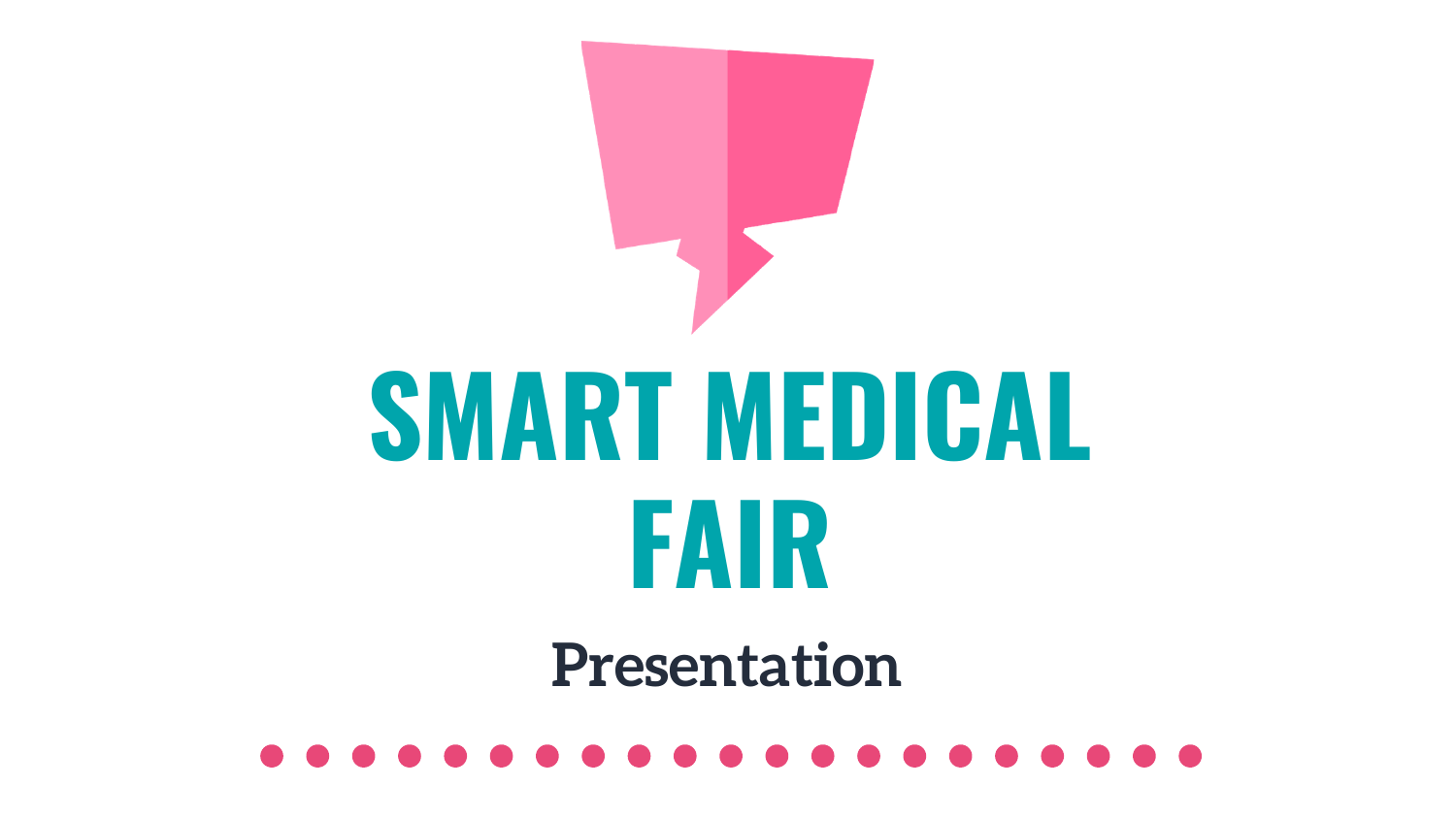## **SMART MEDICAL FAIR The International Virtual Medical Trade Fair** It is an international virtual exhibition open all year round. Our platform gives you the power to connect with a **global audience** and virtually showcase your products and services to meet

- -
	-
	- - -
			-



your business objectives.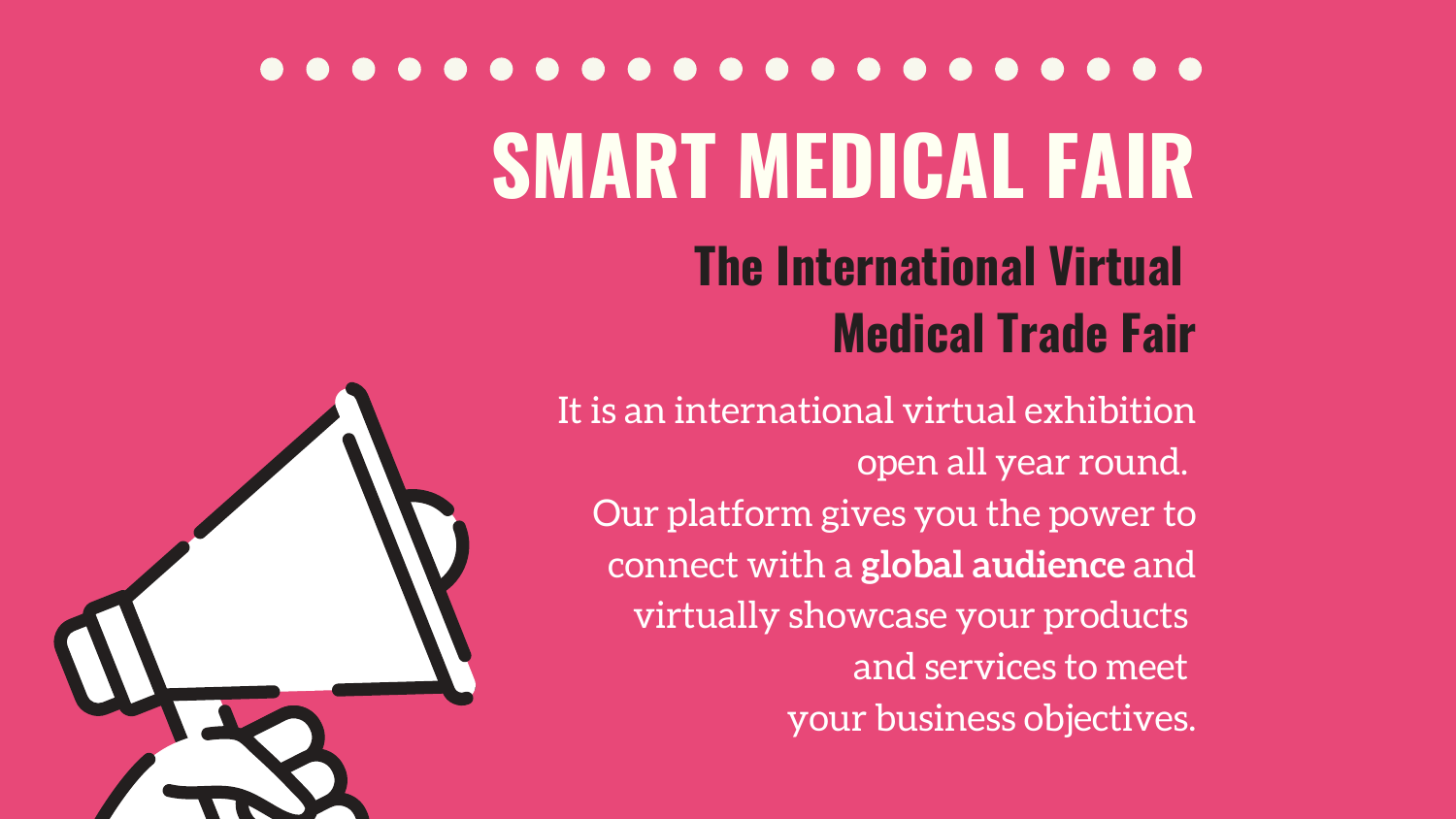

## **ORGANIZED BY CATEGORIES** The virtual fair is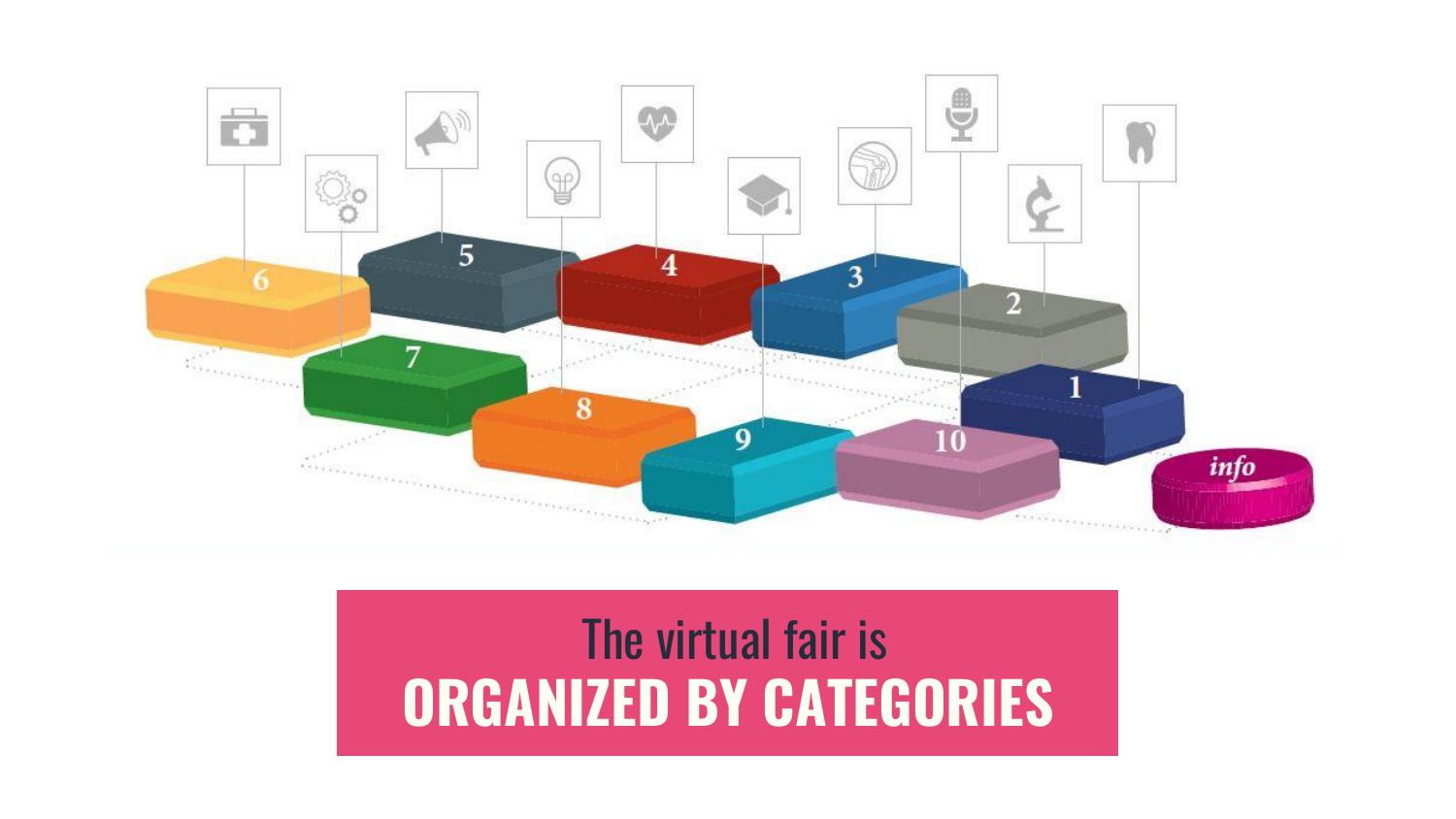# **TRAVELING WITHOUT MOVING**

Europe North America Showcase your products and services in a virtual environment and capture maximum global

leads.

You can be online **anytime** and **anywhere**.



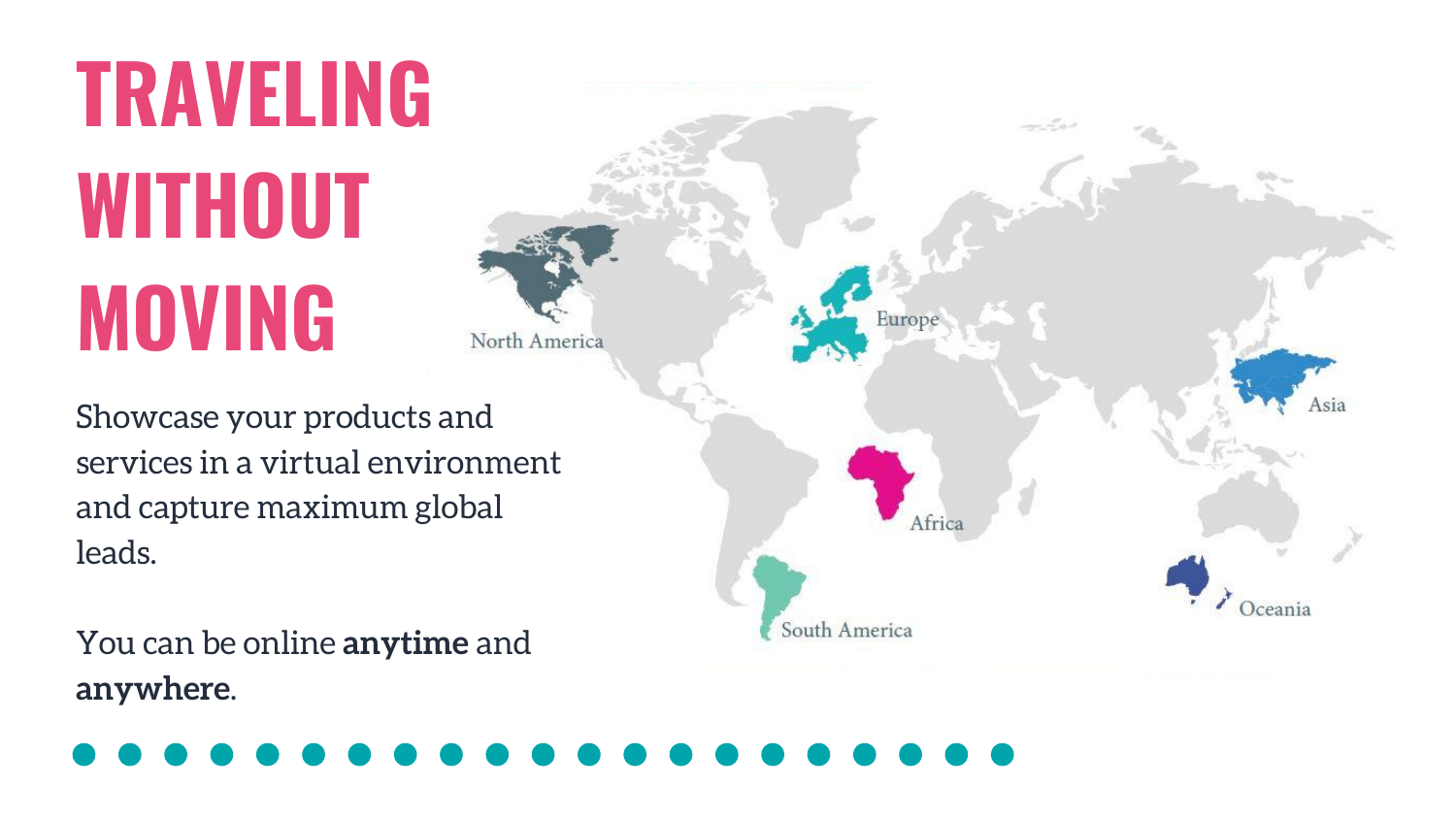# **INFODENT INTERNATIONAL WANTS TO OFFER YOU AN E-BOOTH FOR TWO MONTHS\* FREE OF CHARGE.**

We are glad to support your company during this difficult period and we won't **never** charge you for this opportunity. Furthermore, after these two trial months, **there is no mandatory paid renewal requested**.

**\*the offer free of charge lasts no longer than 60 days.**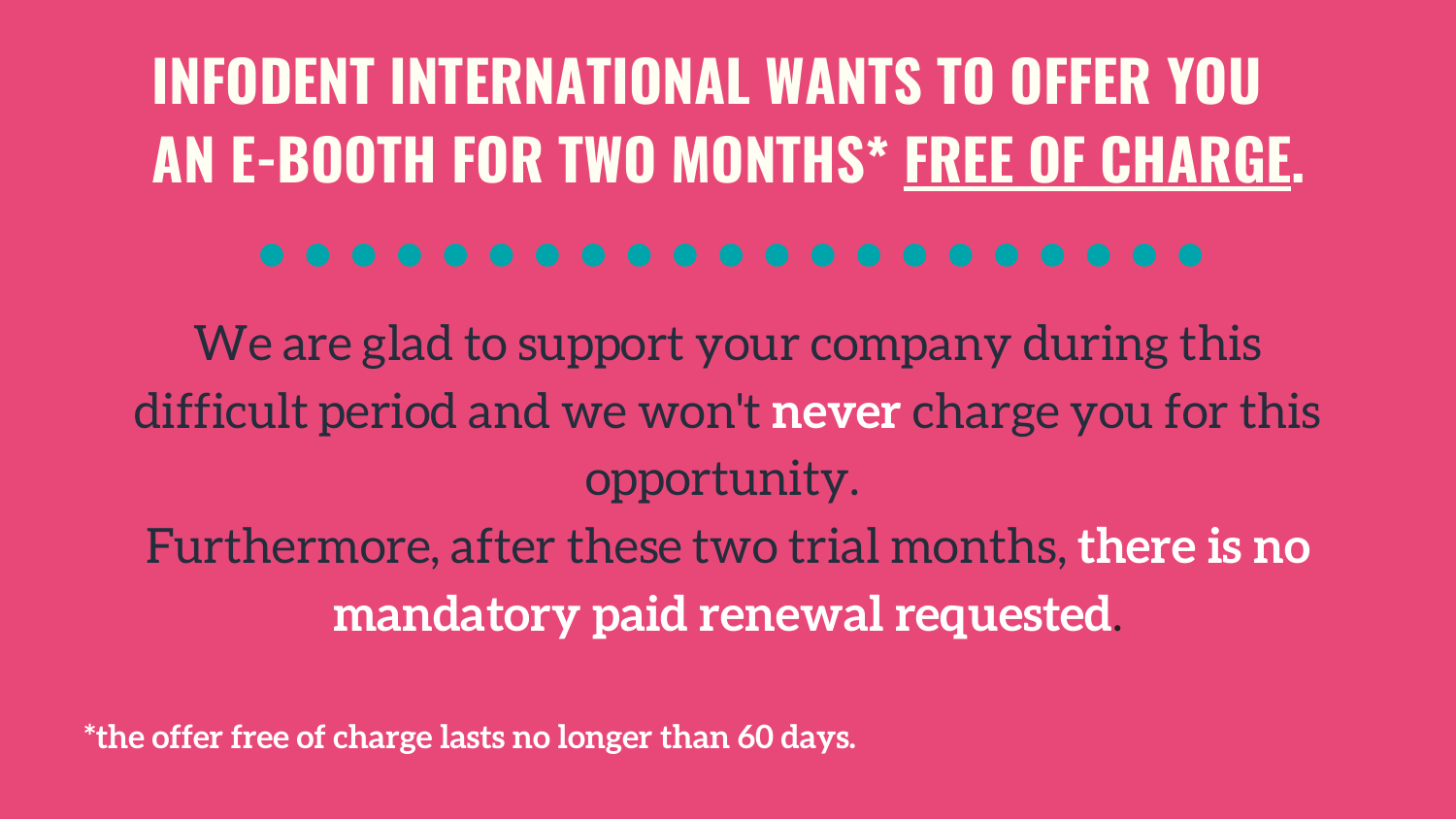write to **advertise@infodent.com** If you are interested in booking an E-booth in the **Smart Medical Fair** and you will have it **free of charge** for two months!





# **What's the plan? FIRST STEP**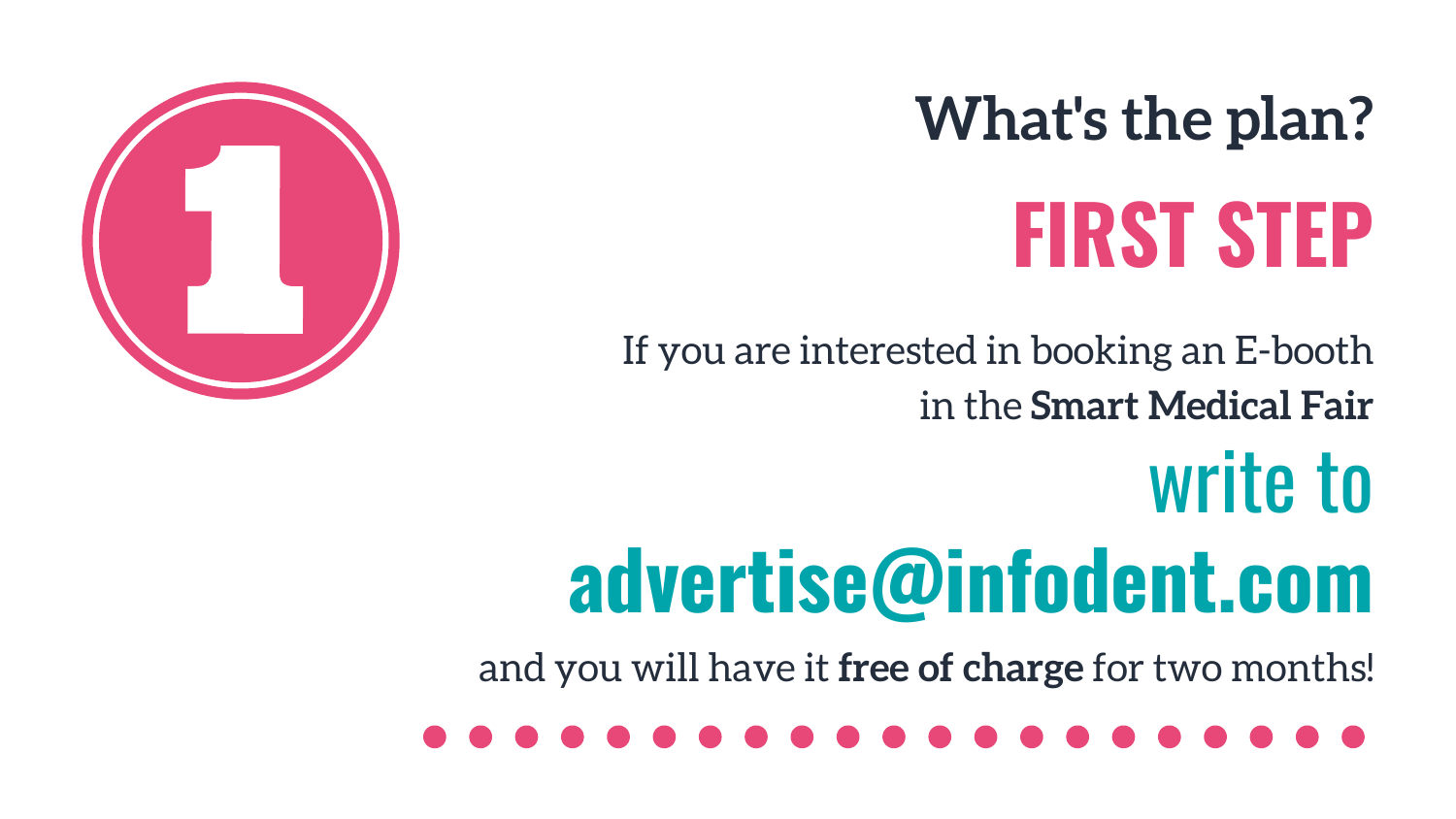# 

Once the platform will be online, you will receive an email from our side with a **voucher/link** to follow to set-up your own E-booth with a step-by-step guided procedure.





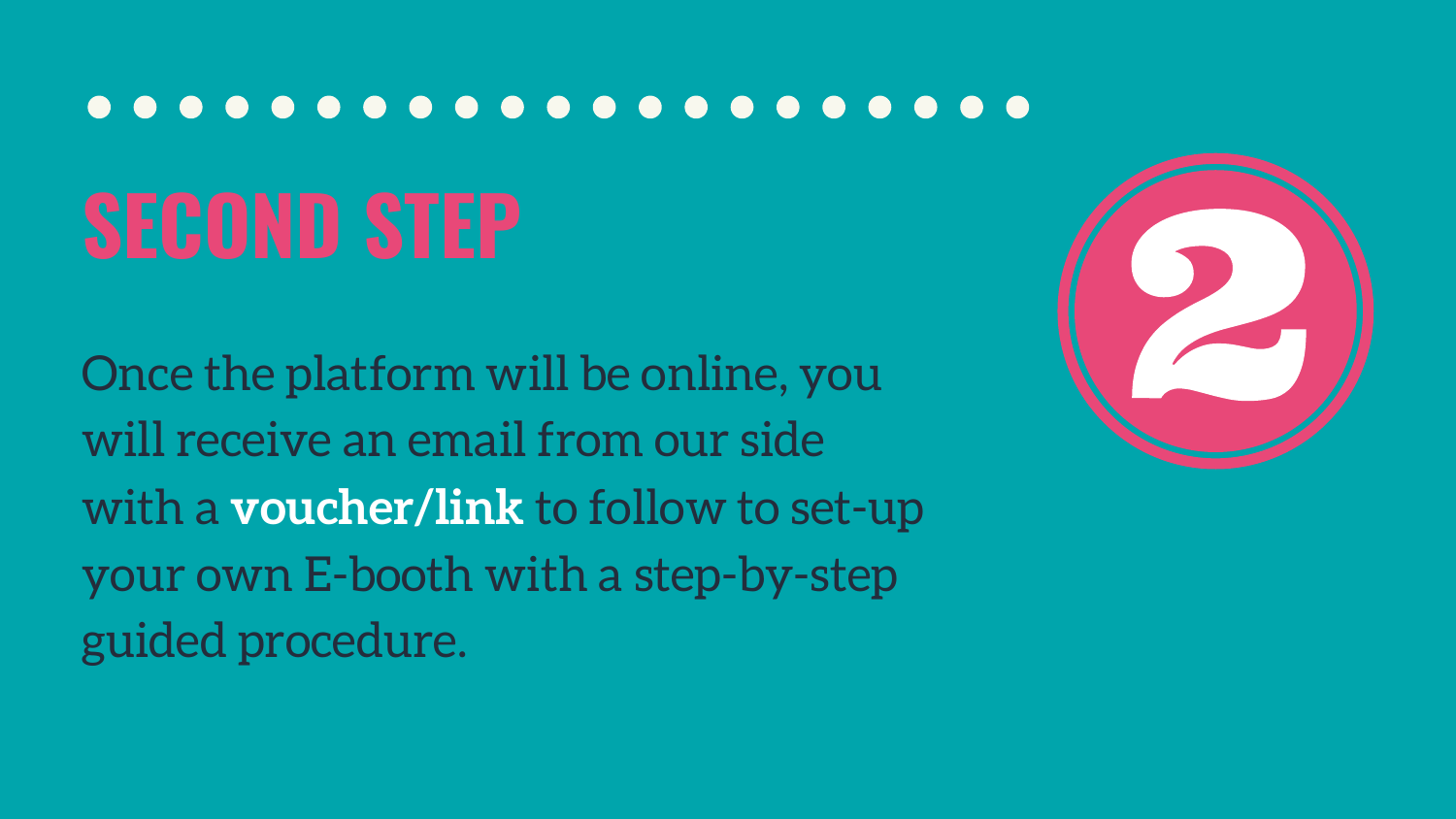

## **CHOOSE THE RIGHT PAVILION** to showcase your products

## Please choose the pavilion category for your stand



**LABORATORY EQUIPMENT, DIAGNOSTIC TEST** 

ELECTROMEDICAL EQUIPMENT, X-RAY, MEDICAL TECHNOLOGY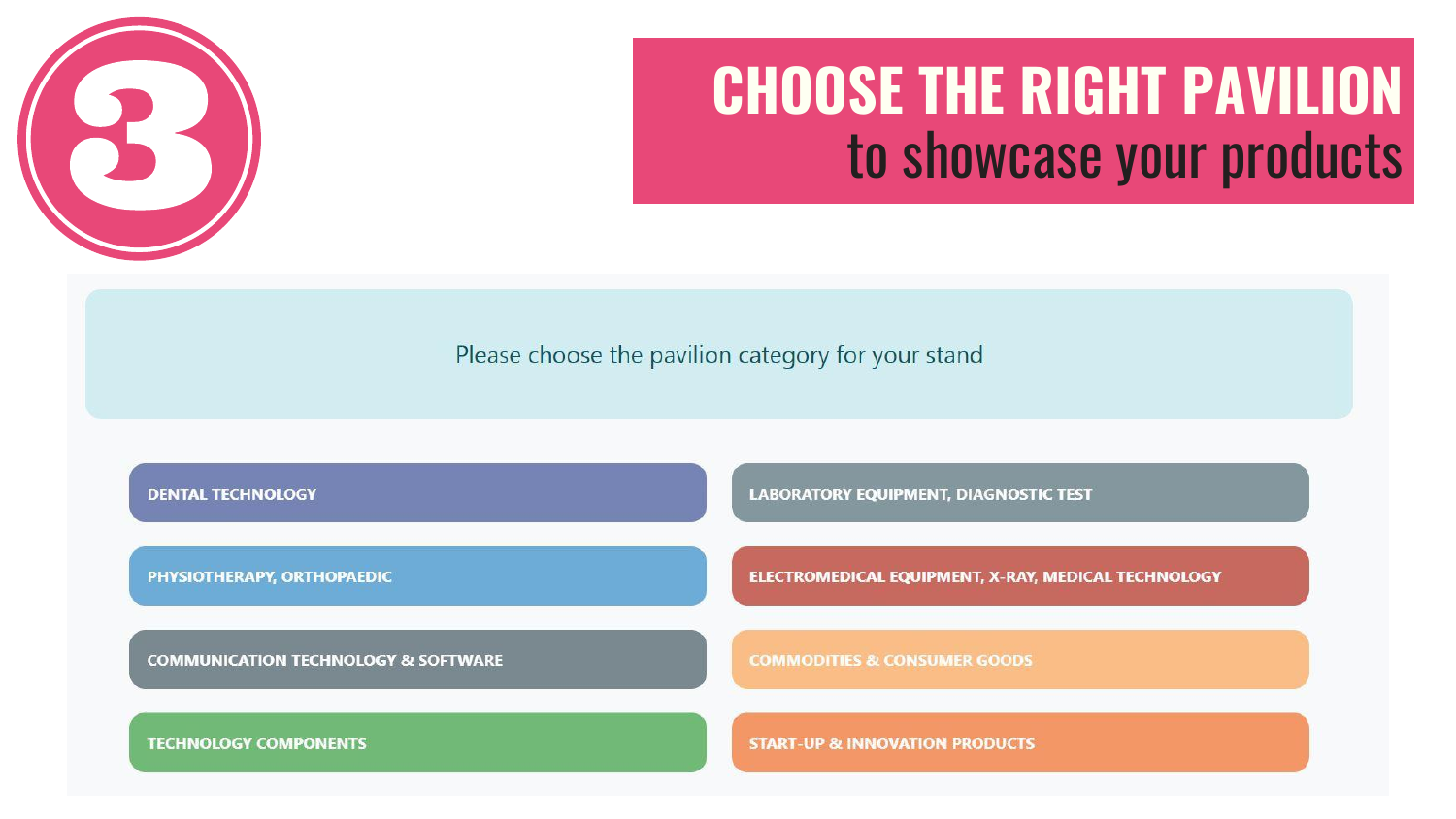



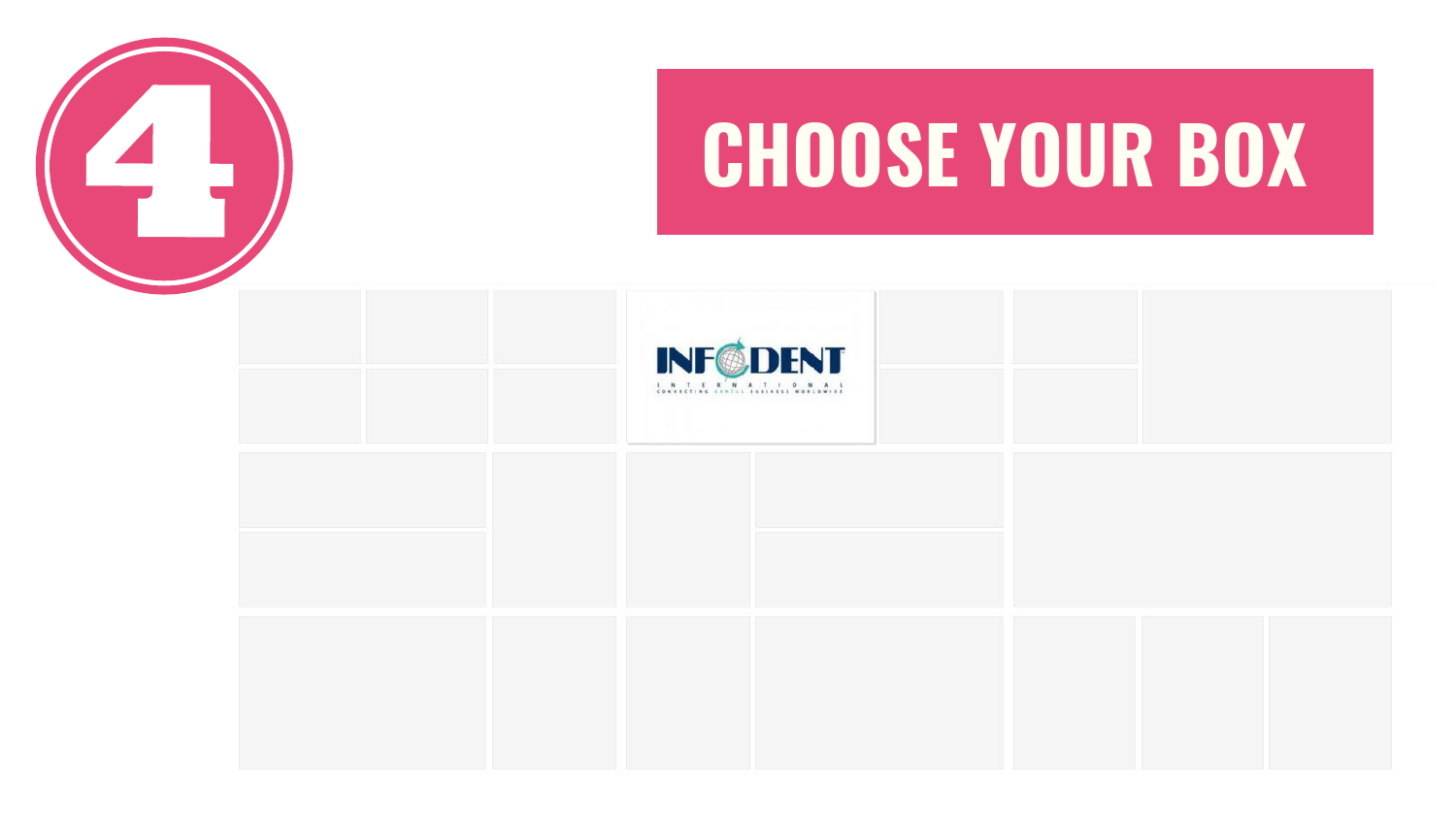

## **CUSTOMIZE YOUR BOOTH**

## **PAVILION 1/ DENTAL TECHNOLOGY** SMART MEDICAL FAIR

**INFODENT Infodent srl** B

Do you think is hard to find distributors? Think again. Since 1994, Infodent & Infomedix International help dental and medical companies worldwide finding new distributors and expanding their business abroad. We publish international magazines, offer marketing and web services, attend the main trade shows in 5 continents just to help companies growing, going over their borders. For customized solutions or further information, please ask the Infodent & Infomedix International consultant team: they are always ready to support you! Different markets mean different chances. Don't limit your success, think bold and go global. We design solutions to support your export in 189 Countries

## **JOIN US**



**Marketing Ma** Riccardo I Spoken langua **SKITE** 



**Marketing Cor** Ilaria Cecc Spoken languag<br>AK



**Marketing Cor** Claudia Pr Spoken languag<br>EK



**Exhibition Mar** Cristina Ga Spoken languag<br>EK

**RESOURCES** 





|                                                                 | Log-in $\bigtriangledown$ |
|-----------------------------------------------------------------|---------------------------|
|                                                                 | ← Back to PAVILION 1      |
| nager                                                           |                           |
| <b>Bonati</b><br>ges:                                           | Contact                   |
| nsultant & Social Media Manager<br>cariglia<br>ges:             | Contact                   |
| <b>nsultant &amp; Press Officer</b><br>roietti Ragonesi<br>ges: | Contact                   |
| nager<br>arbuglia<br>ges:                                       | Contact                   |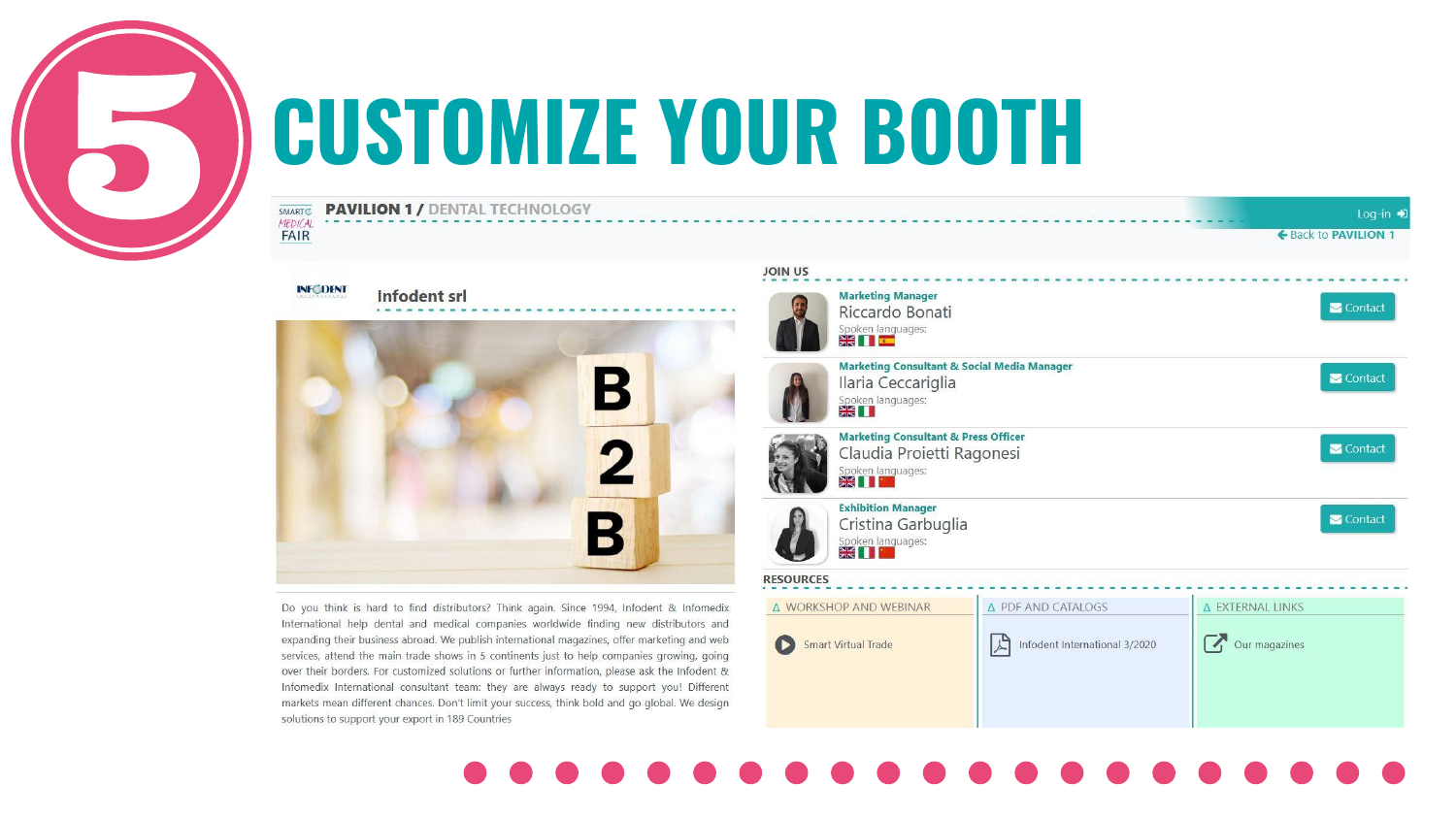



## visibility? **Need more**

## than 2 months? **Need more**

**write to advertise@infodent.com and ask our Marketing Consultant!**